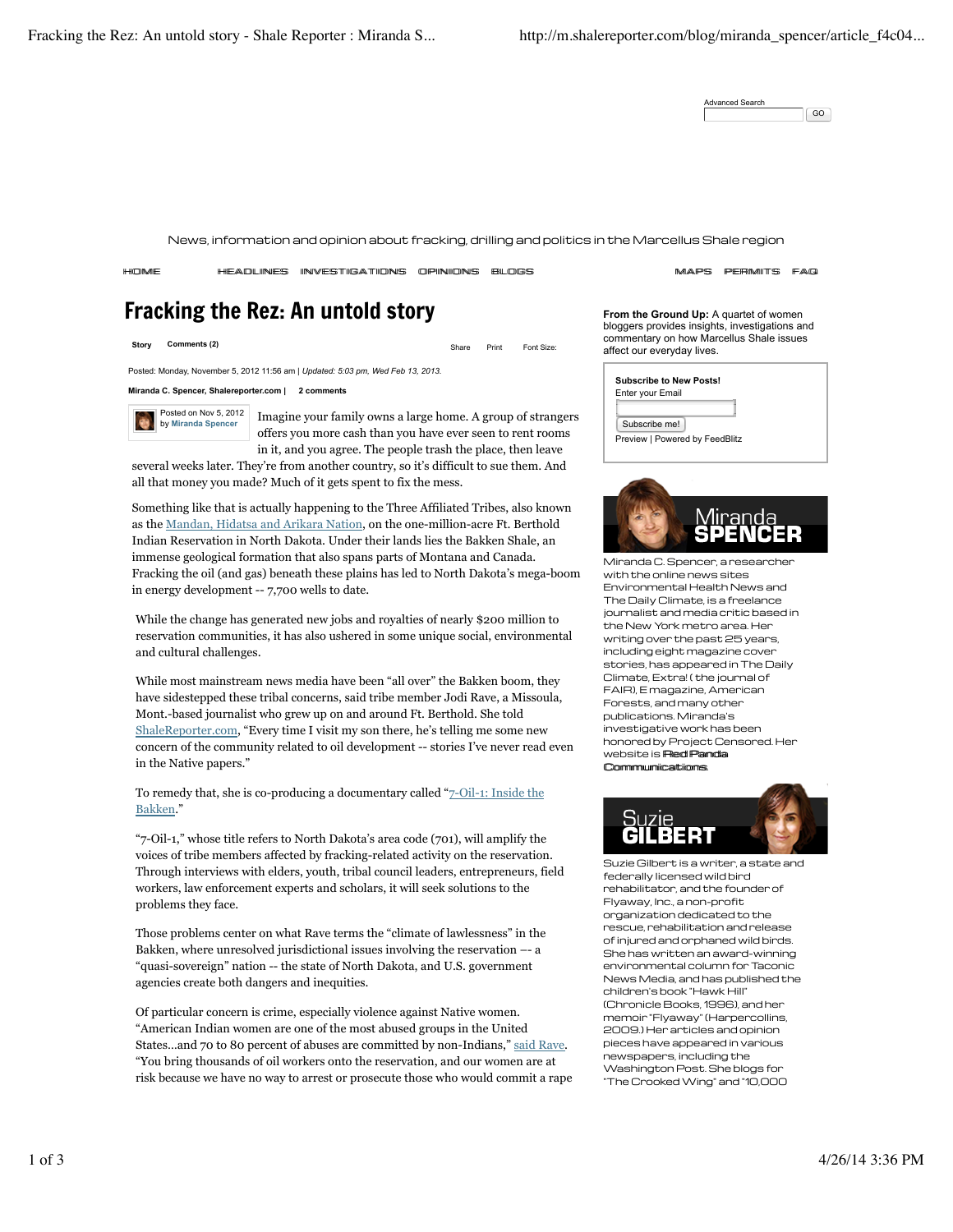## or beating."

Roads are clogged and falling apart from all the traffic. "At my son's school, we have a mandate that parents have to walk their kids to the bus because it's just not safe anymore. People are dying and getting run off the road by semi trailers." Rave said. "Trucks don't have to obey speed limits on the reservation because the Indian cops don't have jurisdiction to arrest them."

On top of that, there are environmental worries: "Hydraulic fracturing is still unproven and highly contentious. People's hearts are breaking over the transformation of our once-rural landscape."

### Click for a clip of how that looks.

## http://www.youtube.com/watch?feature=player\_embedded&v=WgrhdzKtdNQ

Adding insult to injury, "We're feeling the negative effects of drilling, but getting only a fraction of the oil revenues." (The state currently receives 50 to 80 percent of taxes from oil production on tribal and private land within the reservation.)

That's not to say the entire tribe is anti-oil development. Their chairman, Tex Hall, has asked government agencies to streamline the permitting process, and an Indian-owned refinery is in the works. The question, said Rave, is "How do we have greater say and equality? How do we strike a healthy balance for the tribe? One of these things is hearing from them, and getting it before a wider audience."

"7-Oil-1" is still in the research and planning stage, and Rave and a small crew are trying to raise \$5,800 via the crowd-funding site IndieGogo by Nov. 29. The money will allow them to create a trailer that will help raise more funds to complete the documentary.

"For our tribe it's been one continual destructive onslaught of change," Rave said.. "In the 1950s, 90 percent of our tribe had to be relocated from the Missouri River bottomlands for the Garrison Dam project. Now we're being flooded again by oil development. We have 12,000 tribal members, not all of whom live on the reservation, and this will definitely impact our future."

Anyone can donate as little as \$10 to help fund this film. I did, and so can you.

© 2014 Shale Reporter . All rights reserved. This material may not be published, broadcast, rewritten or redistributed.

**Discuss** Share Print

Posted in Miranda spencer on *Monday, November 5, 2012 11:56 am. Updated: 5:03 pm.*

#### **More From This Site Wolf's two world theory**

- **Fracking, by the book**
- **Shale gas trucks crash in Pennsylvania**
- **US rig count up 9 to 1,818**
- **The real world is not the right world**

#### **From Around The Web Another One? Lamar Odom's Mistresses Keep**

- **Piling Up (Radar Online)**
- **10 of the Worst Venues in Sports (The Richest) Kendall Jenner Posts a Highly-Inappropriate**
- **Bikini Pic of Herself (PHOTO) (Stirring Daily) Jennifer Lawrence 'Forgets' to Wear Underwear in Sexy Sheer Dress (PHOTO) (Stirring Daily)**
- **Tiger Woods denies Jason Dufner's request to reschedule tournament to accomodate Auburn**

**football (Golf.com)**

Recommended by

Birds" and has been profiled in both the New York Times and on Andrew C. Revkin's New York Times blog, Dot Earth.



Tara's academic work and pursuits are focused on eco-feminism and ethics. Tara has been featured on AOL's Patch.com as a weekly columnist, Moxie Momma, exploring social concerns and parenting strategies. Writing articles on lifestyle, entertainment and local travel, Tara has been a regular contributor to the Bethlehem, Hellertown and Upper Saucon Patch. As a research and investigative journalist, Tara's work is regularly featured in the Elucidator Magazine. A specialist in the technical fields of psychology, philosophy and theology, Tara also teaches classes on Ethics and Moral Dilemmas, Death and Dying, World Religions, and Introduction to Philosophy.



Kimberley Sirk is in communications in the healthcare industry. She is also the features editor for Drug Discovery News, which reports on issues, trends and product development in the pharmaceutical industry. She has more than 15 years of experience in a broad range of professional positions, including newspaper journalism, university public relations and county government management.





RSS